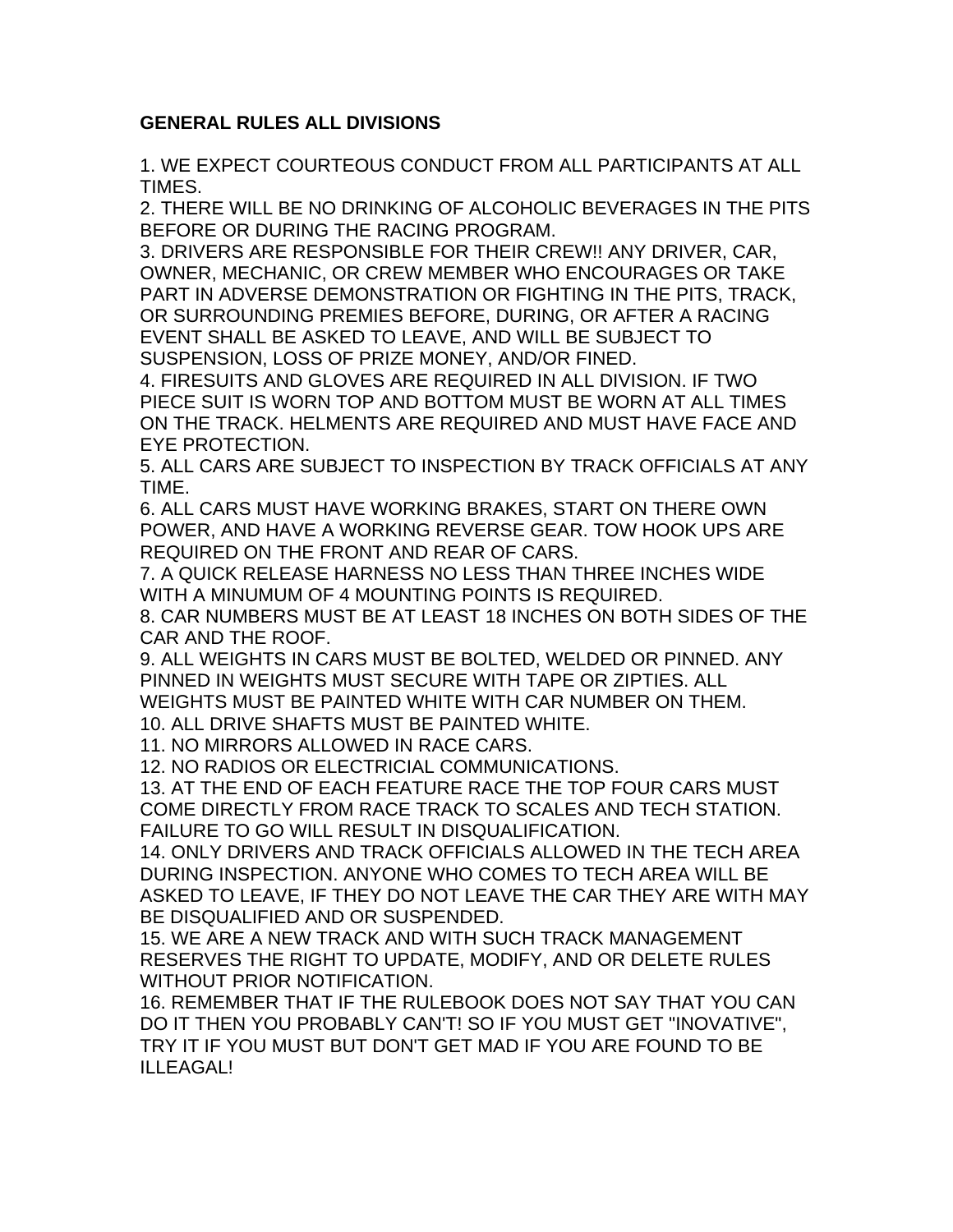17. WE @ WMP WILL DO EVERYTHING POSSIBLE TO PROTECT THE RACERS AND THE INTEGRITY OF THE STOCK CLASSES! 18. LET THERE BE NO MISTAKE IT IS THE DRIVERS RESPONSABLITY TO BRING A LEGAL CAR. "GOOD LUCK IN POST RACE INSPECTION" 19. IF IT IS IN BLACK AND WHITE IN THIS RULE BOOK THERE WILL BE NO GRACE PERIOD SO IT IS EITHER RIGHT OR WRONG.

# **RACING PROCEDURES ALL CLASSES**

# 1. INITIAL STARTS

A. INITIAL DOUBLE FILE STARTS WILL BE AT THE CONE IN TURN FOUR. THE POLE SITTER WILL INITIATE THE START OF THE RACE.

B. THE FRONT ROW WILL HAVE ONE CHANCE TO START THE RACE. IF THERE IS A FALSE START WHOMEVER JUMPS THE START WILL BE PENALIZED ONE ROW.

C. ON INITIAL START IF A CAR SPINS OUT ON HIS OWN AND THE CAUTION COMES OUT THAT CAR WILL RESTART AT THE REAR OF THE FIELD.

D. ON INITIAL START IF THERE IS CONTACT BETWEEN TWO OR MORE CARS AND SOMEONE SPINS OUT THEY WILL RESTART IN THEIR STARTING POSITION. ( IF NO LAPS HAVE BEEN COMPLETED)

## 2. RESTARTS

A. FOR DOUBLE AND SINGLE FILE RESTARTS, THE LEADER OF THE RACE CAN RESTART ANYWHERE IN TURN FOUR. THE LEADER DOES NOT HAVE TO WAIT UNTIL HE REACHES THE CONE.

B. ON ALL RESTARTS DRIVERS MUST STAY IN LINE UNTIL THEY HAVE PASSED THE CONE IN TURN FOUR.

C. FOR DOUBLE FILE RESTARTS THE LEADER WILL BE ON THE POINT-BY HIMSELF.THE SECOND PLACE DRIVER WILL CHOSE TO RESTART HIGH OR LOW. AFTER HE CHOOSES THE REST OF THE FIELD WILL FOLLOW. FOR INSTANCE - IF SECOND PLACE CHOOSES HIGH THE THIRD PLACE CAR GOES LOW, THE FOURTH GOES HIGH AND THE FIFTH GOES LOW AND THE SIXTH GOES HIGH ETC...

D. DOUBLE OR SINGLE FILE RETARTS WILL BE DECIDED BY TRACK **OFFICIALS** 

## **GENERAL TRACK RULES**

1. IF A DRIVER CAUSES TWO CAUTIONS IN A SINGLE RACE, EITHER BY SPINNING OUT ON THE OWN OR BY CONTACT WITH ANOTHER CAR, THEY WILL BE SENT TO THE PITS.

2. ANYONE WHO GOES TO THE PITS FOR ANY REASON WILL RESTART AT THE END OF THE FIELD.

3. LAPPED CARS WILL RESTART BEHIND ALL LEAD CARS.

4. WE DO NOT RACE BACK TO CAUTION.LINEUPS WILL BE DETERMINED BY LAST COMPLETED LAP.